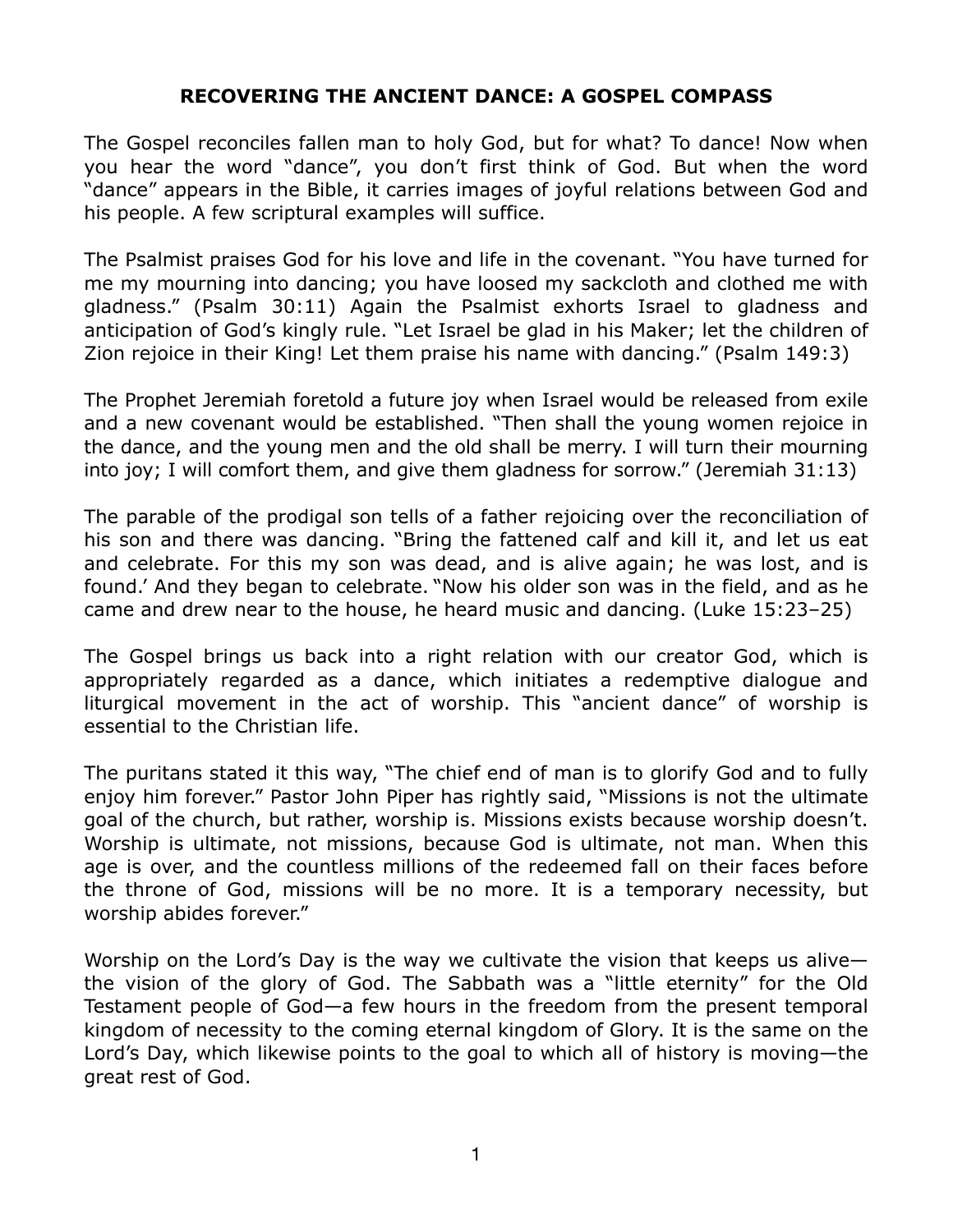The change from the seventh day to the first day acknowledges the beginning of the outworking of the rest of God—the new creation. This is what the Puritans called "market day for the soul." Ireneaus said, "The glory of God is man fully alive, and the life of man is the vision of the glory of God". This is true of churches as well. We must come alive to worship and by means of worship. God loves for us to worship Him. Worship was made for us and we were made for worship. God will be no better off because of our worship, but we will be! Let us anticipate that and enter in.

As creatures of desire, made like God, made for God, and made for worship, we always have to ask ourselves, "What is it that we truly want? What is the object and aim of our seeking. What do we love and long for? Is it the presence of God? Or the experience of peace, prosperity, and pleasure that sometimes accompany the presence of God? Do we seek God himself as an end or as a means to another end.

Every generation of Christians must examine the world in which it lives and ask, "how is the gospel to be lived out in this cultural moment?" These are days of decline and separation, in which both the culture and the Church are unraveling and being reshaped. While we recognize God's power to reverse trends in the lives of individuals and societies, we also recognize that in his providence, God directs people through means. It does not appear that he transforms cultures by the simple wave of his hand, but uses people.

Worship is something which should be taken seriously in its own right and which should be viewed in light of this cultural moment. It would be a mistake simply to import something from the past or make adjustments in light of the present without serious reflection upon what worship is and what it means for people today.

Worship is a distinctly counter-cultural activity, which trains our senses and practices toward God. Attempts to strip worship in order to make it accessible to the uninitiated will be, in the short term, self-defeating. A failure to learn from the past and benefit from forms that have served centuries of Christians will leave us malnourished. Insensitivity to the environment in which we live will leave unnecessary obstacles in the paths of those whom God is gathering to Himself. Just a brief reflection on these observations is sufficient to prompt a re-evaluation of our liturgical commitments.

What is "liturgy" anyway? We are creatures of desire and liturgy engages our whole person in corporate reverence for God. Rather than the repetition of dead rituals or the pursuit of spiritual highs, liturgies are the living habits of the heart, which shape our desires and fuel our imagination to live out our faith bodily. Liturgies do more than just pass on information about God. They train us to image God in particular ways, which make believers better followers of Christ. They tune our spiritual senses and form our vision of the future.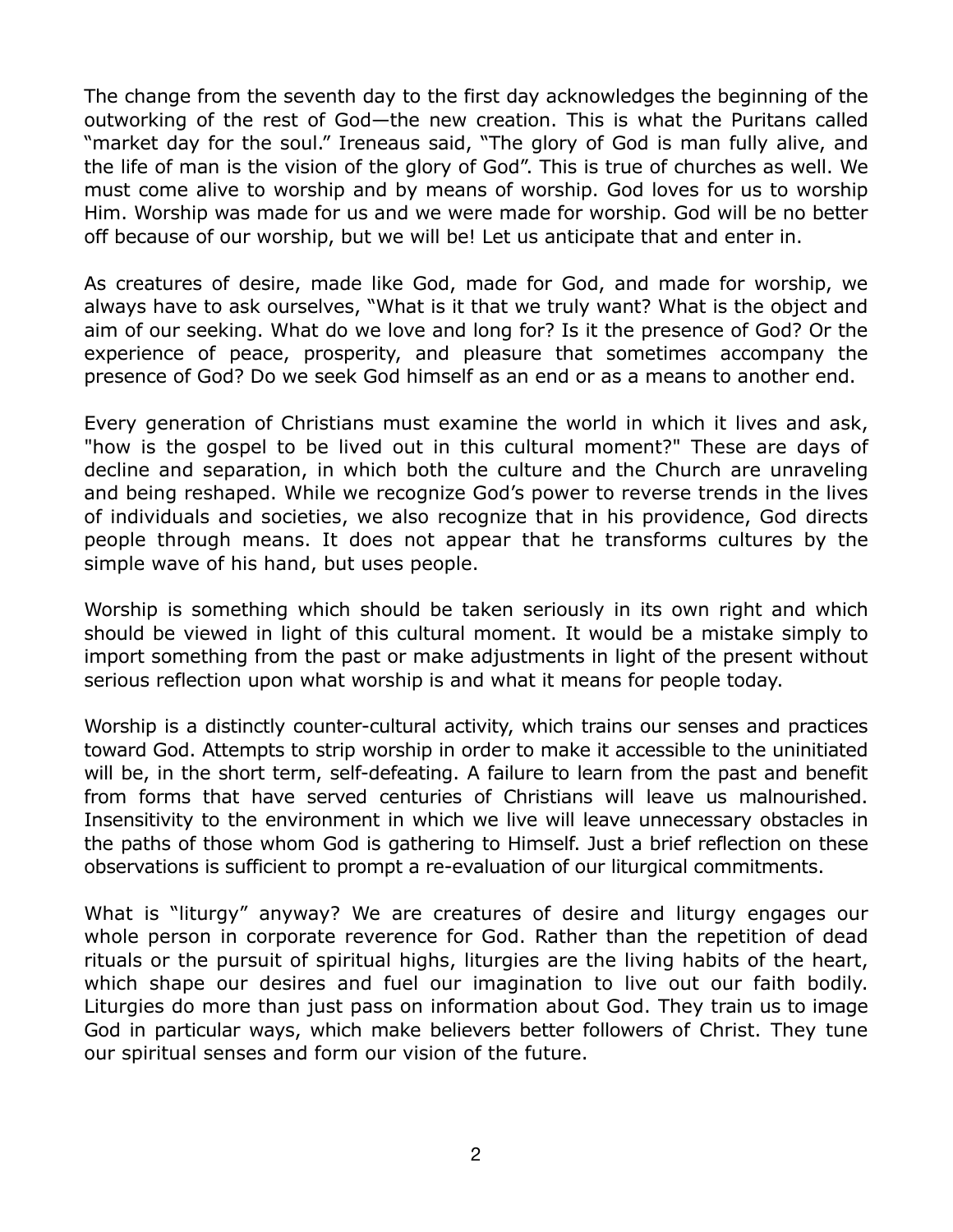Not all liturgies, however, are equally effective. Some liturgies convey God's person and presence better than others. It is not a question of whether people will be formed by liturgy, but which liturgies will form them. Nothing is more effective at conveying God's truth than liturgies that are faithful to Scripture. The liturgy of ancient Christian worship forms around the life of Christ, voices the dialogue between God and his people, and nurtures a vision of eternal hope. Liturgy rehabituates our deepest affections and enables us to imagine God's kingdom.

Our understanding of worship is informed by Jesus. He said, "And this is eternal life, that they know you, the only true God, and Jesus Christ whom you have sent." (John 17:3). This knowledge of God is not mere information about God, but rather personal affection for God. To know God is to love God and to know and be known by God is the highest aim in life. Thus, worship of the true God is the highest activity, in which we can be engaged.

Worship is both an individual and a corporate activity. Knowing, loving and delighting in God finds expression in the devotional life of the believer. We pursue God because He is supremely lovely and worthy of our devotion. A believer's private devotion nurtures personal affection for God, which in turn prepares individuals for corporate worship. God calls his people out of the world and comes to dwell with them in all of His glory. His people rise up to enter His presence to sing his praises, to offer their prayers, to receive his Word, and to observe the Sacraments.

Worship can be simply defined a meeting of God with His beloved people, who ascribe to him the worth he is due. Our worship should emphasize this relational dimension. Worship is covenantal, in that God has promised to meet with us graciously and within the bonds of security, love and intimacy. Corporate worship is central to the life of the church. Everything either leads to or flows from worship. We desire our worship to be the expression of reverence, praise, adoration, thanksgiving and honor which are the natural fruit of tasting and seeing that God is supremely good.

Our Salvation through Jesus Christ is illustrated in the Old Testament "Exodus" of God's people from Egypt into the Promised Land. The pivotal event is the gathering of the people at Mt. Sinai, where God enters into covenant with the nation. Everything leads to and flows from that event.

Redemption from Egyptian bondage was for the specific purpose that, "they may celebrate a feast to Me in the wilderness" (Exodus 5:1). The covenant was established in order that the nation Israel might be a light among other nations. The paradigm for our worship is the exodus experience. We don't gather on Sundays to make yet another covenant, but rather to celebrate the reality that we have been gathered to God through the blood of the everlasting covenant shed on the cross in the work of Christ. The Gospel is a recapitulation of the Exodus.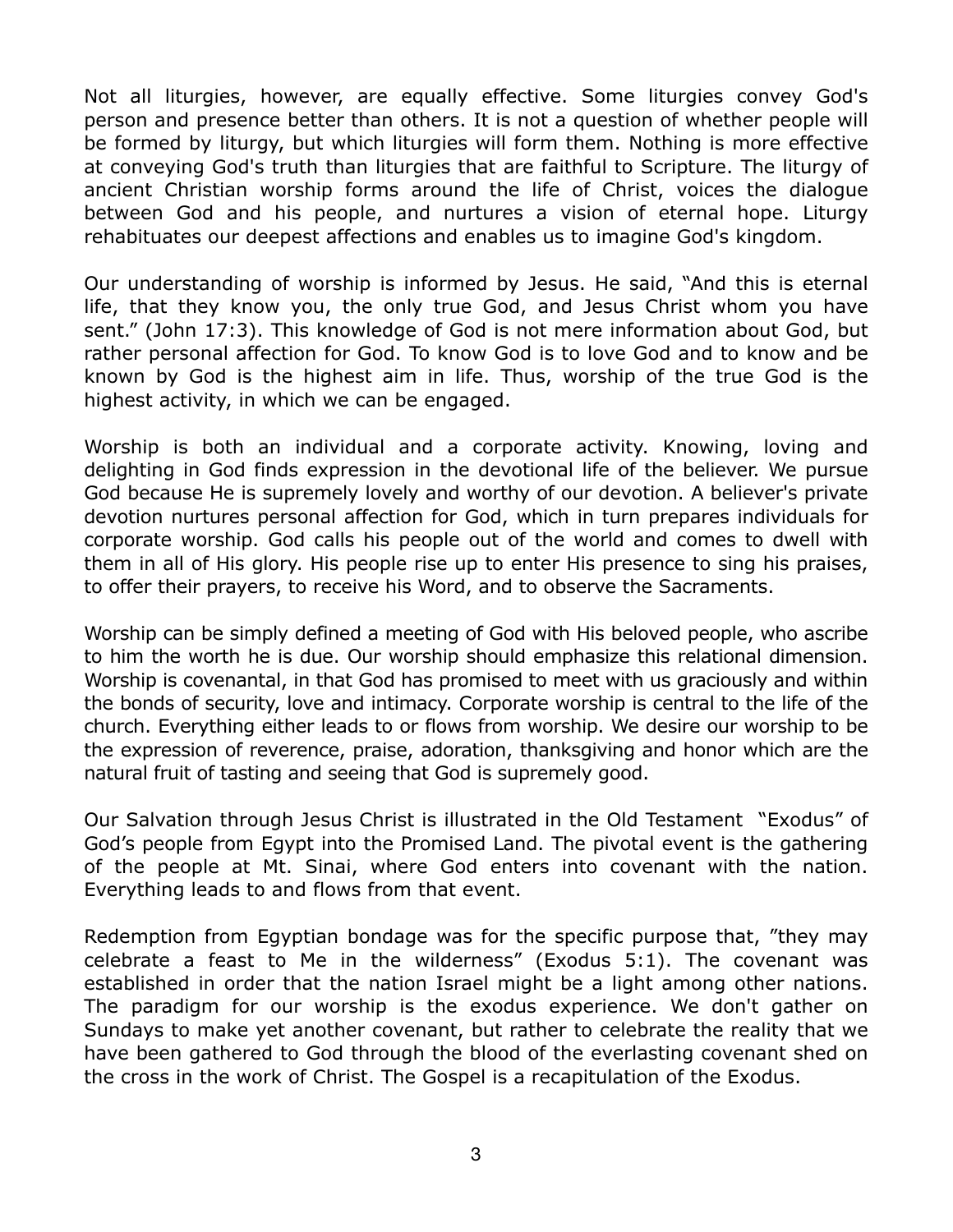The imagery is appropriate (Hebrews 12:18-24). God summons us to Himself and we come out of the world and to the Lord. He descends from the heavens with all of His angelic host attending Him. Like Israel, we come out in order to meet with Him, not to a frightening earthly Mt. Sinai, but to Mt. Zion, the heavenly city of the living God.. He comes in great power and glory to us just as He did to Israel in the exodus. Then his glory was seen in the fire, clouds, and trumpet blasts, but now it is revealed as the Spirit of God inhabits the praises of his people in worship.

The fact that this is what happens in worship is underscored by our practices from the invocation, calling on the presence of God, to the benediction, receiving the promise of God. Everything in between is shaped into a dialogue between the God of heaven and earth and his beloved covenant people in Jesus Christ.

Many Christians today regard historic liturgy in the church as a piece of religious theater that we conduct for God's entertainment. God is not a mere observer, but an active participant in worship, just as He was at Mt. Sinai. Hence, worship is not a performance, but a meeting between God and His people. We come together as God's people believing that He is already there. We come expecting that He will hear our requests and dwell in our midst, inhabiting our praises.

Worship is dynamic. It is a dialogue. Our part is to praise, give thanks, sing, pray, adore, revere, and delight in God. God's part is to dwell in our midst, to minister His grace—comforting, encouraging, convicting, and revealing Himself, to speak through His Word read and preached, to nourish our souls in the Sacraments, and delight in us as the object of His affection in Christ.

There is an appropriate sense of anticipation which should accompany our worship. We are not passive in worship, but work. On the one hand, worship involves God coming down to meet with us. On the other hand, worship involves us, going up to the heavenly Sinai to unite our voices with the assembled saints of all ages gathered to exult in the lover of our souls. If those images of dialogue, devotion, and dance do not stir up in us a sense of wondrous expectation, then there is something amiss. It is this glory of worship which I believe the Church needs to recover and develop more fully.

Perhaps you have never thought of worship as an apologetic for the Christian faith, but it certainly seemed to be that for the apostle Paul. When he admonished believers in Corinth concerning their worship and the proper exercise of gifts, he comments that an unbeliever in the midst of their assembly would be so affected by the presence of God among them that, "the secrets of his heart are disclosed; and so he will fall on his face and worship God, declaring that God is certainly among you." (1 Cor. 14:25).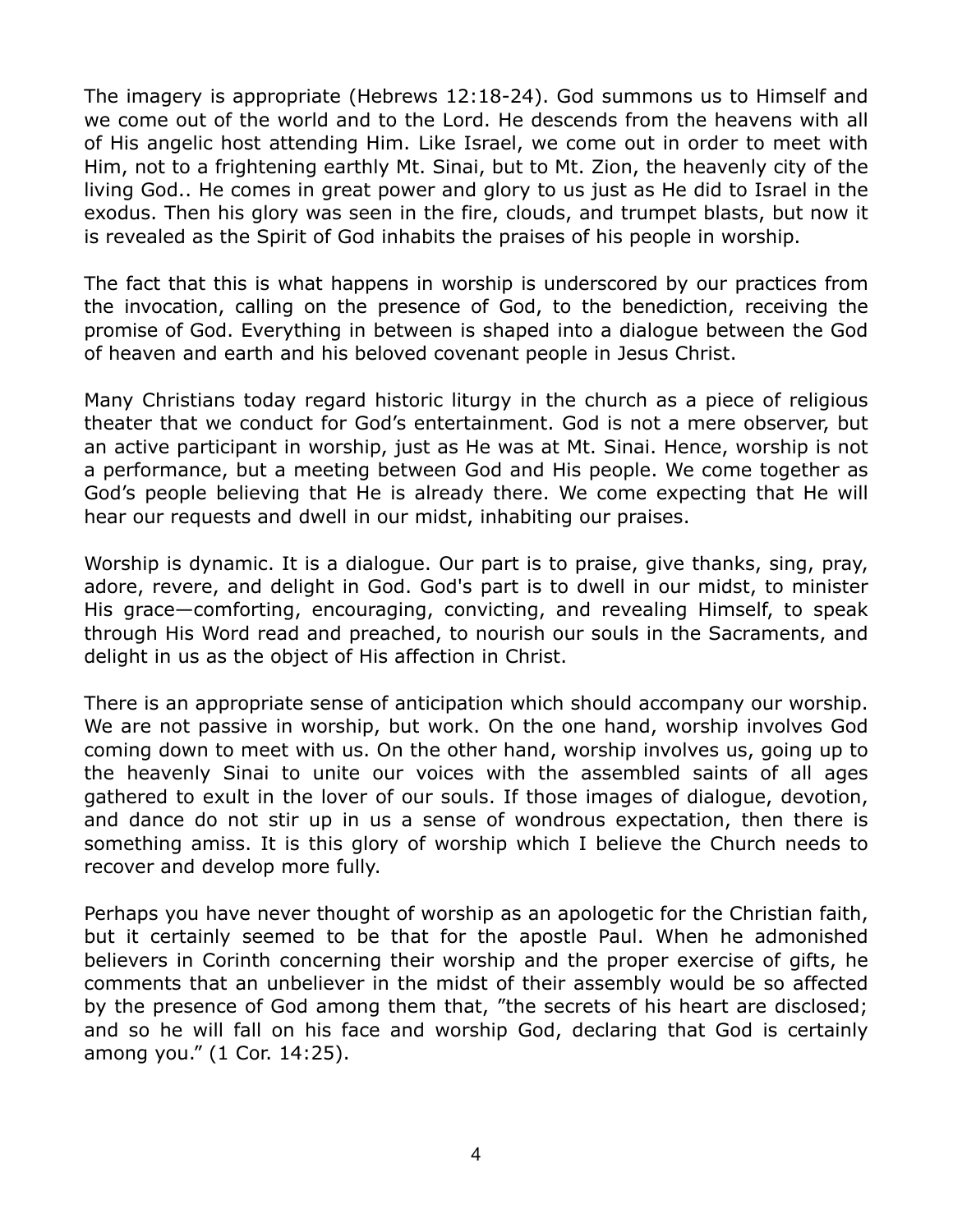I have often said to people, who have asked me what I believed and why, "Come worship with me and you will see who and what I love." Worship was meant to be the end game for the people of God. Israel was to be a servant to the nations in order that they too might know and worship the one true God (Is. 2:2-4; 56:6-8). The Psalms make this truth abundantly clear (Ps. 67:1-7; 47:1; 100:1-5; 102:18; 105:1-2).

Worship is the end to which redemption points. It is the goal of our evangelism. Peter writes, "But you are a chosen race, a royal priesthood, a holy nation, a people for his own possession, that you may proclaim the excellencies of him who called you out of darkness into his marvelous light." (1 Pet. 2:9). Jesus himself is said to have sung praise to God (Heb. 2:12). Even God delights over his people with singing (Zeph. 3:17).

I am convinced that the Church and culture need the same thing: a renewed worship, in which God is present in power; moving, convicting, thrilling, breaking, rebuilding, revealing, and comforting, his people. Contemporary society has not merely forgotten or discarded God, we have made Him weightless. The Hebrew word of glory means weighty. It is the glory of God, which must be restored to the Church and her worship.

When we consider the form of our worship, a basic question comes to mind. What does God require in worship? Scripture alone addresses this question. While application in a local situation will vary dependent upon differences in culture, time, preference. The patterns and guidelines that determine what is normative in Christian worship, however, must be deduced from the whole of the Bible. I refer to our form of worship as a "common sense" liturgy.

This distinction between general principle and proximate application is recognized in the Westminster Confession of Faith: ". . . there are some circumstances concerning the worship of God and the government of the church, common to human actions and societies, which are to be ordered by the light of nature and Christian prudence, according to the general rules of the Word which are always to be observed." (WCF I:6).

We have freedom to regulate our worship so long as the biblical guidelines for worship are not violated. Elements of biblical worship which are to be present in our services include: reading Scripture, singing of psalms and hymns, prayer, preaching, presenting offerings, confessing the faith, and observing the Sacraments. The exact ordering of these elements is not stipulated, that being the responsibility of the church leaders.

It is necessary to recognize that elements and forms are not the only considerations for the meaningful worship of God. There is an important interplay between the hearts of God's people and the form of worship employed.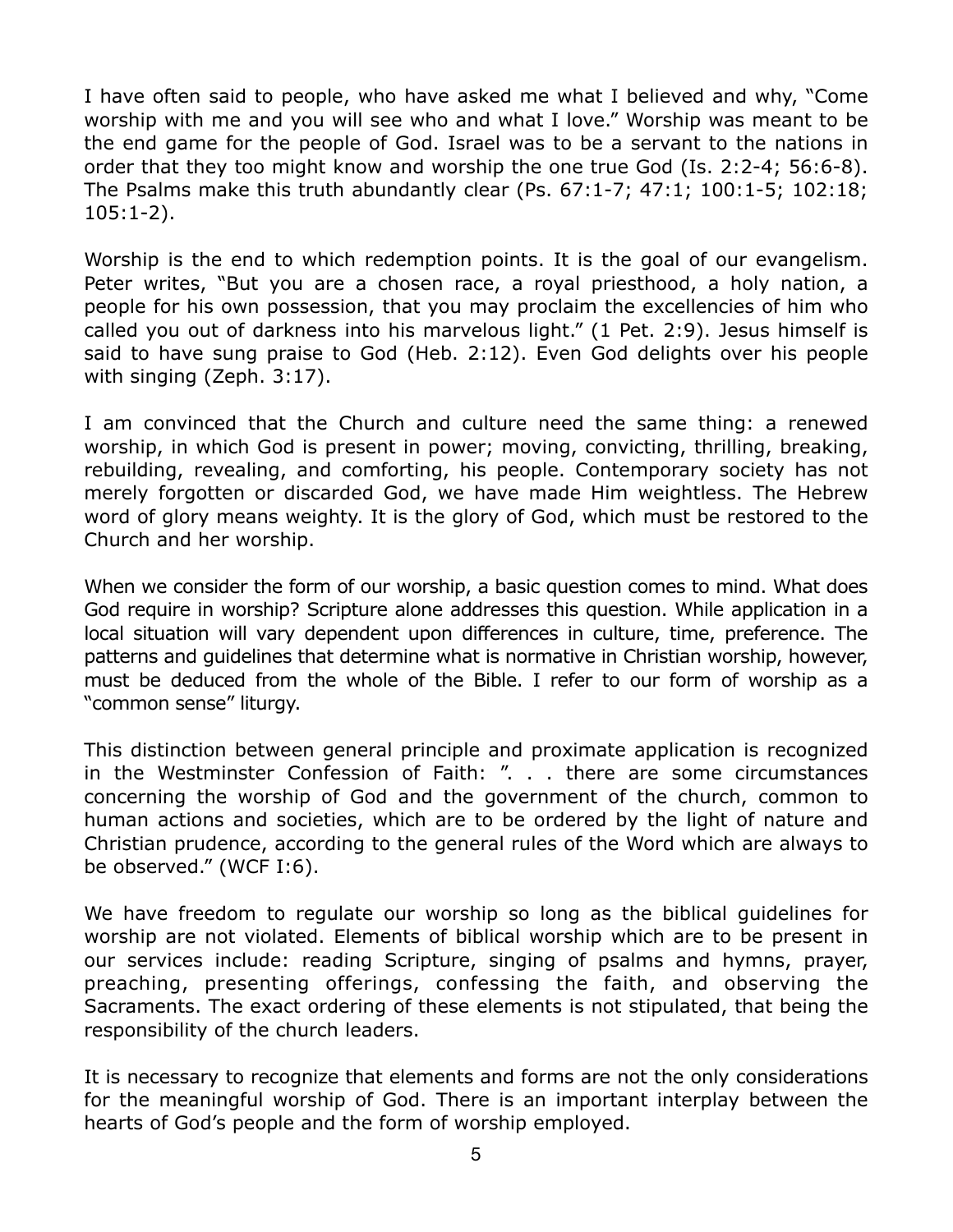External forms of public worship shape our approach to and our experience of worship. Liturgy is a form which enables God's people to give verbal and physical expression to what is in their hearts corporately. All true believers want to worship and need help. Liturgy provides that help.

In our age of individualism and brokenness there is a need for corporate forms. Liturgy connects this generation of believers to rich traditions shaped by previous generations. It facilitates an awareness of the transcendent Glory of God. Because historic liturgy is a retelling of the gospel, it expresses the radical nearness of our Redeemer as well. The particular liturgy practiced at Christ Church Ventura may be new to this generation, but it has served the Church for years and I hope for years to come.

When we consider our own public worship, we recognize that all worship services have a liturgy or some form of order. Even the most spontaneous services, if observed over a period of time, will manifest a form. That is obviously true of more clearly liturgical services such as our own. Whether in a formal or informal service, the elements of the service are there to assist people in their worship.

Liturgy derives from a Greek word which means 'people work.' It is what we do in worship: singing, praying, reading, listening, preaching, and confessing. The question becomes a qualitative one: What form best facilitates worship? While there is room for diversity in answering that question, I am convinced that a recovery of the ancient liturgy of the church is greatly needed and here's why.

First, liturgy is theo-centric. It is cognizant of the living God from the beginning to the end. This focus upon the presence of God emphasizes his transcendence, which produces a holy reverence of him; and his immanence, which strengthens those upon whom God has set his affection. God delights in inhabiting the praises of his people, in caring for their souls, and in moving powerfully among them by his Spirit.

Second, the progression of the liturgy follows the pattern reflected in the OT Exodus of Israel and serves as a dramatic restatement of the Gospel. Liturgy sequentially moves from the call to worship, to the invocation of God's presence, to the confession of sin, the assurance of pardon based on the finished work of Christ, to the reading and preaching of the Word of God, to the response of the people in their prayers, to the celebration of the covenant meal marked by great joy and gladness in our salvation, to the sending of the people into the world for service, All of this 'work of the people' is liberally integrated with songs and hymns and responses of one kind or another.

A third reason for liturgy is simple that history has value. The various pieces of the worship service each week are taken from the Old and New Testament Scriptures, ancient confessions and creeds, and prayers and devotions, which have been preserved over the centuries.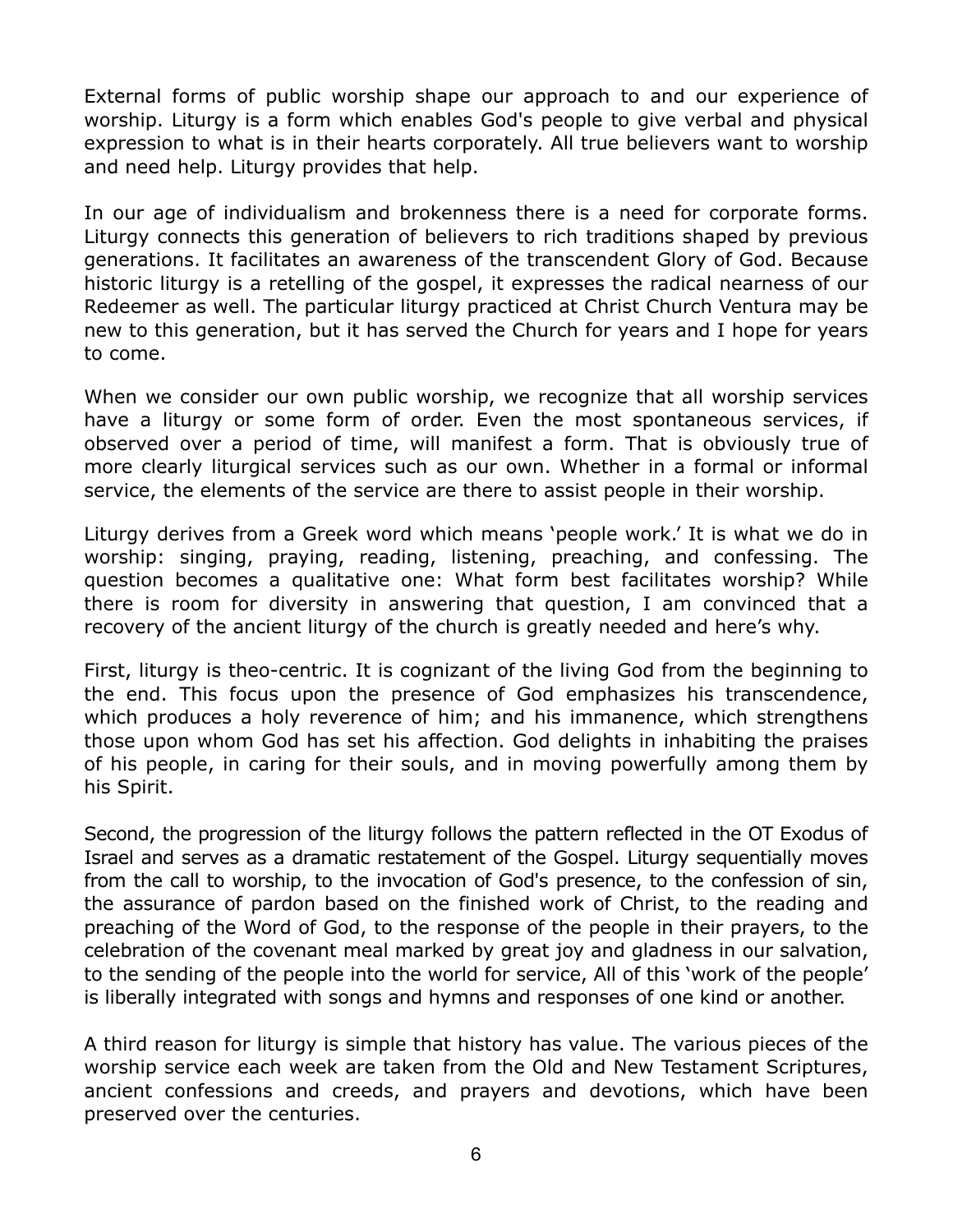These patterns serve to connect us to our past. We are not the first generation of Christians ever to have lived. There are countless believers, who have gone before us and faced the struggles of life, while maintaining a degree of obedience to the Father which is hard to find in our day. We need them and their spirituality. This is one small way to make that connection. "We believe in the communion of saints." (Apostles Creed)

A fourth reason for liturgy Ina that our union with Christ and communion with other believers in worship is consistent with the commitment we have made to our covenant children. As we want to be aware of our great heritage, so also we want our children to know that past. We want them stand on the shoulders of believers from ages past, viewing the glory of God, the wonder of his redemption in Jesus Christ, and the hope which the Holy Spirit presses into our hearts with the same reverence and affection reflected in their prayers, confessions, and hymns.

Fifth, this form of historic liturgy reinforces that idea that we are a pilgrim people. Worship is the most counter-cultural activity in which we can be engaged. This is something that must be understood deeply and bears repeating in sermons and conversations. When we cross the threshold at the rear of the sanctuary (or the place designated for worship) we are crossing over into a different world. That world is the world of heaven and the glory of God and the marriage feast of the Lamb. If unbelievers enter the midst of that nexus, they cannot help but feel uncomfortable. Indeed, it is unfamiliar and edgy to us! Nevertheless, for us it is home. We leave that world only reluctantly in order to serve God as pilgrims in this world.

This kind of worship restores a much needed emphasis on the majesty and glory of God. Our culture tends to trivialize everything, but God is supremely great and worthy of reverence. Cultivating a proper fear of the Lord should be a goal for the church and an emphasis in her message. It is a marvelous paradox of the Christian faith that as our awareness of God's greatness is heightened, so is our experience of his tenderness.

That is the staggering thing about being a Christian. God, whose majesty and glory exceed our comprehension, has made us His children and takes great delight in us as any father would His own children. We ought to enjoy worship as the meeting between God and those whom He loves.

Worship clarifies what we love—our core values for all of life, public and private. It gives shape to how we regard the passing of time. What is the "Church Year?" The church year reinforces the idea that worship is an activity rooted in what it means for us to be a pilgrim and covenant people who are aliens and strangers in a foreign land. The ancient Israelites marked time differently from the surrounding culture. While their "church year" followed the cycles of seed time, first fruits, and full harvest, God infused those seasons with rich new meaning by making them redemptive in character and by using them to teach His people.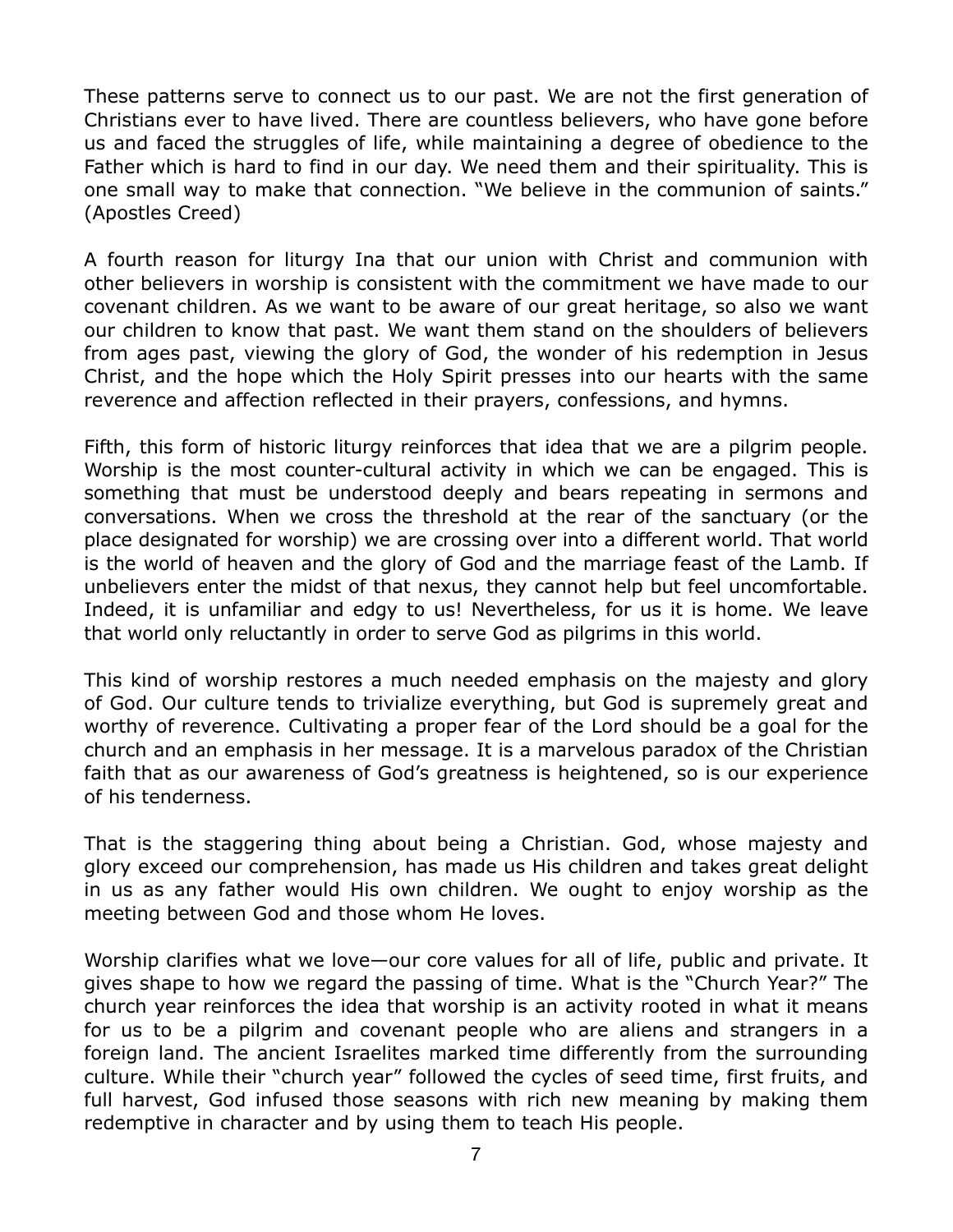Springtime was the Passover celebration, Pentecost was the season of the initial harvest, and the Feast of Booths (Tabernacles) was the celebration of the final ingathering (Leviticus 23:1-22). The Hebrew calendar was a re-enactment of the redemptive work of God from deliverance through consummation. The church or Christian year, like the Hebrew calendar, serves a similar purpose.

The church year is a plausibility structure to make our convictions more fully expressed in the totality of life. It is intended to reinforce Christian values as it focuses on God's redemptive acts in history fulfilled in the person and work of Christ. Advent celebrates His coming in fulfillment of the promise, the Christmas season His incarnation and Epiphany His role as Savior of people from every nation, tribe, and tongue.

The intervening ordinary time until Lent focuses upon His life in obedience to the Father. Lent prepares us for the completion of His work. Holy Week takes us through the cycle from deep repentance to great joy in the celebration of the Lord's victory over sin and death in His resurrection. Ascension focuses upon Christ's reign. Pentecost focuses upon the gift of the Spirit for the empowering of the church and the living of the Christian life.

In following the church year, our church and future generations of Christians will understand and mark their time differently, and live in ways that are distinct from the surrounding culture. Liturgy and the church year assist us in doing that. They have served the church well for centuries. Structures like the church year, as with our own convictions, must be continually reformed lest they become hard, obscure, and lifeless traditions. We all recognize that any form can lead to formalism. I would suggest, however, that in our day evangelicals need much more form than they have. We suffer not from a dead formalism, but from a kind of ecclesiastical drift and liturgical anarchy. We are not the better for it.

Meeting outdoors removes us from some of the visual objects that we ordinarily associate with worship—the vaulted ceiling, the pews, the organ, the rail, the table, and the pulpit. The symbol of the Cross in the church points us to the work of God and the common faith we have in Jesus Christ.

Symbols have always been a part of the life of God's people. Piles of rocks in Israel, alters, trees, rivers, etc. have been used to focus upon the character of God or to serve as reminders of the great redemptive acts of the Lord. We are people with senses. We see, hear, taste, smell, and touch the world around us. Worship should engage all the senses. Again, we want to be careful and take appropriate steps in creating and using symbols, but their proper use will serve God's people well to enhance their worship.

There are many illustrations of the use of symbols in worship. Celtic Crosses served as pictographs telling the redemptive stories of the Bible to the illiterate masses.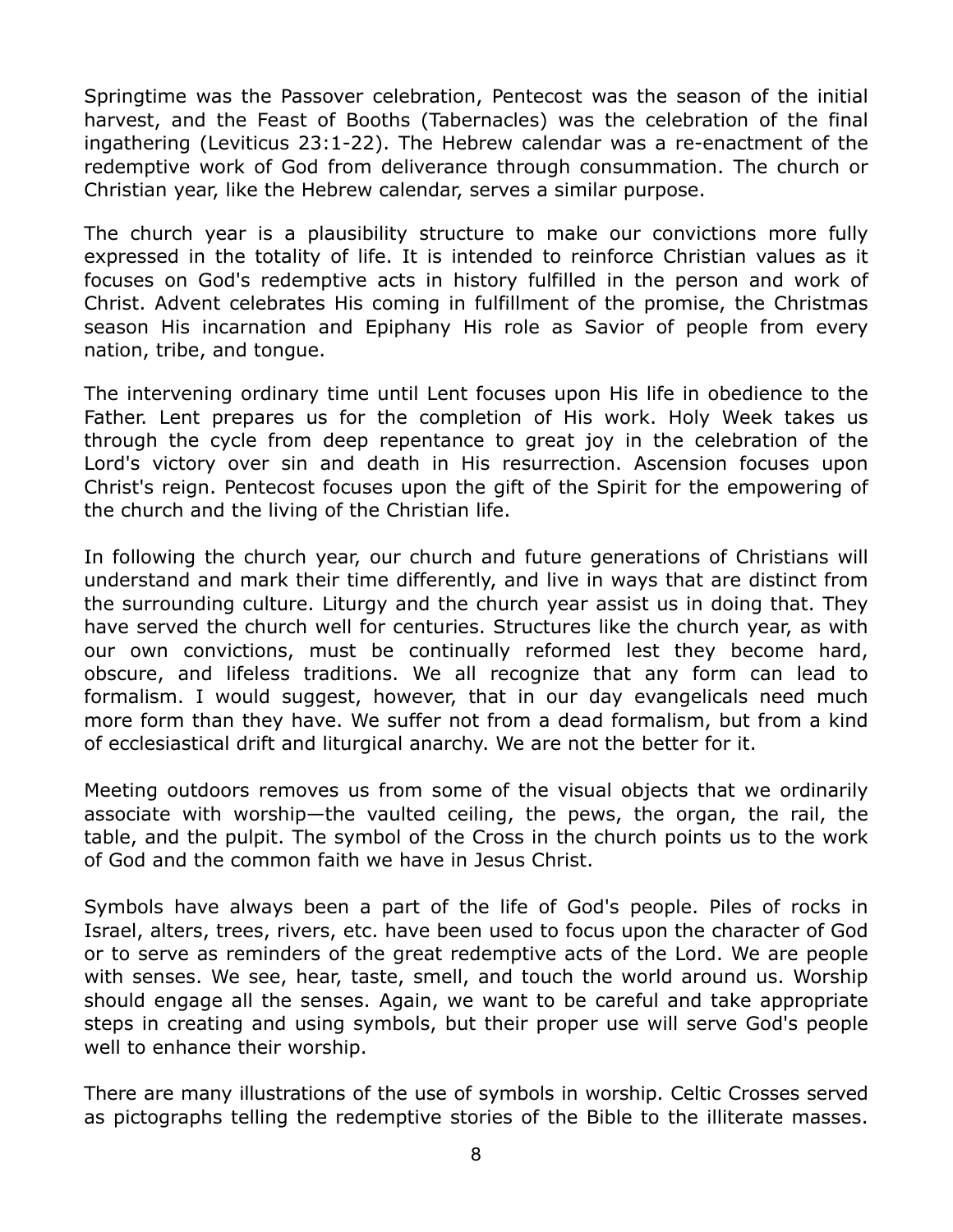Hand-carved lecterns from European churches communicate similarly. As the congregation viewed the reader, they would see the Bible resting on the outstretched wings of an eagle—the natural enemy of the viper. That visual imagery communicates that the Word of God destroys the works of the Devil.

Even congregational posture and movement are powerful symbols in worship. When congregations kneel in prayer, they express bodily the humility and dependence that is appropriate in prayer. When freshly baptized infants are carried into the midst of the congregation, their inclusion in the covenant community is visualized. When families come forward to receive the Sacrament of the Lord's Supper, the multi-generational nature of the Church is displayed.

The colors of the church year also serve as another example of the use of symbols in worship. Blue signifies the preparatory nature of Advent season as well as the royalty of Christ. White expresses the celebrative nature of the season at Christmas, Epiphany, and Easter. Red is used as the color of the blood of Christ and the martyrs. It also symbolizes the fire and coming of the Holy Spirit at Pentecost. Green represents the ongoing work of God and growth in the church.

Such symbols reinforce the drama of our worship and leave impressions upon the mind and soul. Even the robe worn by ministers of the Word and Sacrament communicates the office they fill in worship as under shepherds or vicars of Christ.

In worship there is a union of Word and Sacrament as God's means of grace for his people. If God appoints something for us that by it we might grow in our knowledge of Him and His grace, and thus cultivate health in our souls, then we would be wise to take advantage of it and employ it at every possible opportunity. A more frequent practice of Lord's supper is a first step to recovering the means of God's grace.

Preaching is also a means of grace and it is right that we should have a high regard for it. It is the Word of God which regulates all of life and stands above us and all our activity. We submit ourselves to its teaching and seek to practice in thought, desire and action, all that it commands. That is our tradition as Protestants and particularly as those who are heirs of the English Puritans. I am convinced that our day is in desperate need of a restoration of true preaching that is both exegetical and theological in its application of the gospel.

Westminster Larger Catechism #155 expresses how the preached Word is made effectual to salvation. "The Spirit of God makes the reading, but especially the preaching of the Word an effectual means of enlightening, convincing, and humbling sinners; of driving them out of themselves, and drawing them to Christ; of conforming them to His image, and subduing them to His will; of strengthening them against temptations and corruptions; of building them up in grace, and establishing their hearts in holiness and comfort through faith unto salvation."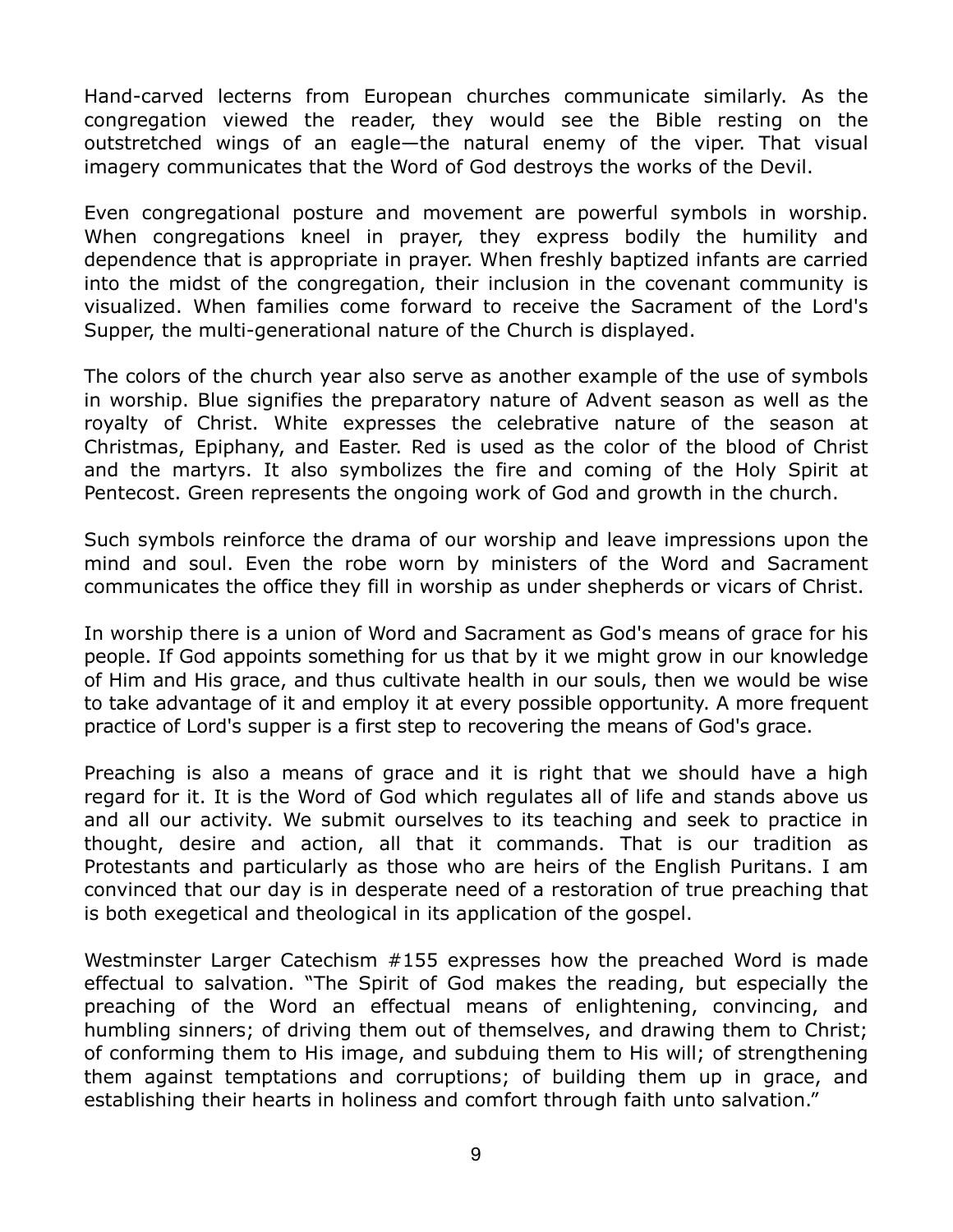There is a famine in the world for the hearing of the Word of God and the people are malnourished as a result. The kind of preaching which is needed begins with a text but doesn't stay with that text. Preaching should show that there is a connection in each text or sermon with the whole counsel of God. Preaching should exalt God and display His grace in such a way that the soul is enticed to seek Christ and His sufficiency. Preaching is the means by which God gathers and sanctifies his people.

Believing that the Word of God preached is central to worship is not to say that it is all that there is to worship. While preaching is the glue which holds life together, it is not all there is to life. It is also necessary to restore the sacraments and other important elements of worship to a more prominent place, not in terms of order but in terms of practice.

John Calvin's convictions led him to argue for such elements to be included in the services at Geneva. He desired the sacrament of the Lord's Supper to be observed at least weekly (Institutes, 4:17:44ff). He also felt that the confession of sin should be properly followed by an "assurance of pardon" as we say. "It is no trivial thing to have Christ's ambassador present, furnished with the mandate of reconciliation." (Institutes, 3:4:12ff).

Reference to Calvin simply makes the point that our older tradition retained much more than has been eclipsed in our time. The church needs to recover an ancient worship form while retaining the centrality of the Word of God as the defining element for all of life. In doing so, we are seeking something which the Reformers sought and which can have great power in our day.

With these various aspects about the design of worship behind us, consider now the practice of worship. What are we actually doing? There are two ideas to keep in mind as we think about worship. The first idea is relationship. Worship is a meeting between God and his people. Worship is a reenactment of the Exodus. God gathers His people out of the world and to the heavenly Sinai (Heb. 12:22). He then comes to dwell in their midst in all His splendor and glory.

At the heart of Christianity is a relationship. It is a love affair between God and his people. The Bible uses romantic language to describe the relationship between Christ and his bride. Worship is about God the infinite person gathering to himself his church, which is made up of redeemed finite persons. God's aim is that they may know mutual joy and delight in his presence.

This is not to bring God down, or diminish any of his majesty, or to make God in our own image. In fact, it is God himself, who has called us and who identifies us with this language. The God of the Bible God—infinite, eternal, and unchangeable —does not need us, nor require our praise, but freely communicates his love to us.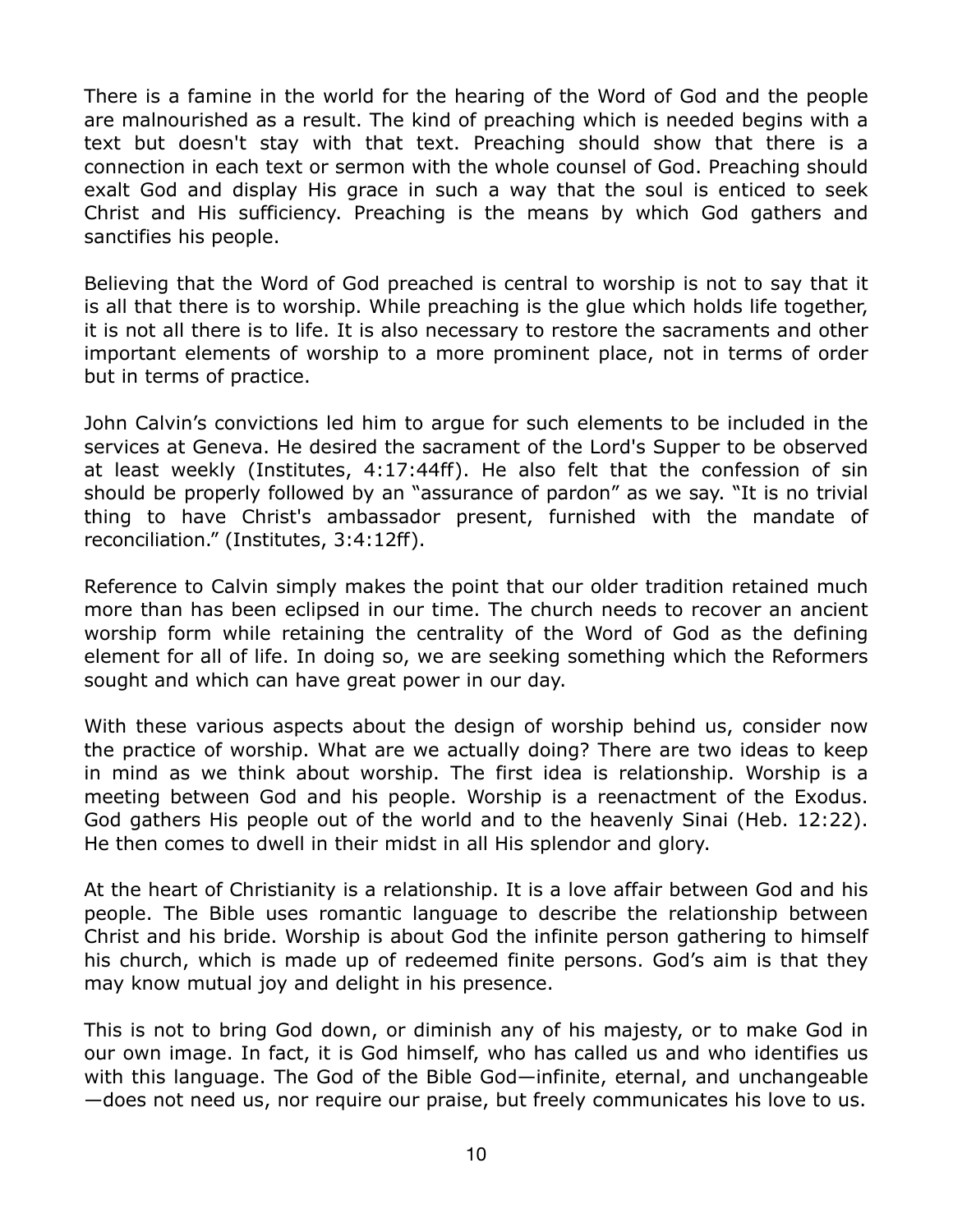The triune God of the universe is interpersonal; Father, Son, and Holy Spirit. In the wonderful union within the Godhead there is mutual joy and delight, communication, love, and purpose. They don't need to create in order to be praised.

Creation is a sheer act of God's condescension. It is even more extraordinary, having created human kind with the capacity to love and obey him and who rebelled against Him, that God would then redeem them as the object of His affection and gather them to Himself in mutual joy and delight.

The second idea is summarized in the word dialogue. God is not a distant observer. Worship is not a performance at which God is the audience and we are the entertainers. God is present and is an active participant. Worship is not something horizontal that we do for one another. The rhythm of worship is that of a dialogue in which God speaks and His people respond. As you worship using our liturgy I suggest that you look for this dialogue of interaction and exchange.

These two ideas of relationship and dialogue create a sense of expectation for our worship and give shape to the entire experience. We are disconnected with the previous generations and outside the stream of history. We are not standing on the shoulders of the giants of the Christian faith. We need to reconnect with our Christian heritage and to learn from those who have gone before us.

Following a "common sense" liturgy is a way to rediscover the lost riches of Christian worship as a relational dialogue between God and His people. Consider it an invitation to the ancient dance. Using the analogy of worship as dance, what is peculiar about the liturgy of Christ Church Ventura? Why these elements and this order? No one learns to dance in just one lesson, so let's consider these things in batches.

Our services open with a greeting from the pastor and some announcements to help the worshipers focus their attention on church family "business", which is horizontal. It is important to welcome people and remind them of who they are and why they have gathered. Having these comments before the service begins also ensures that worship, which is vertical, flows in an interrupted manner.

A moment of silence and contemplation helps make the transition from the outside world full of noise and distraction. This acknowledges that something significant is happening in the presence of God. It is as if we are being carried away by Aslan into the land of Narnia and heaven and earth are conjoin into sacred space.

The call to worship summons us to God and to the purpose he has given us: to live before him in truth and gladness. An anthem, chorus, or piece of instrumental music is intended to heighten our sense anticipation upon entering the presence of God. Music in worship focuses our hearts toward God, his glory and grace, and the joy of worship. These are intentional reminders of God's majesty and grace.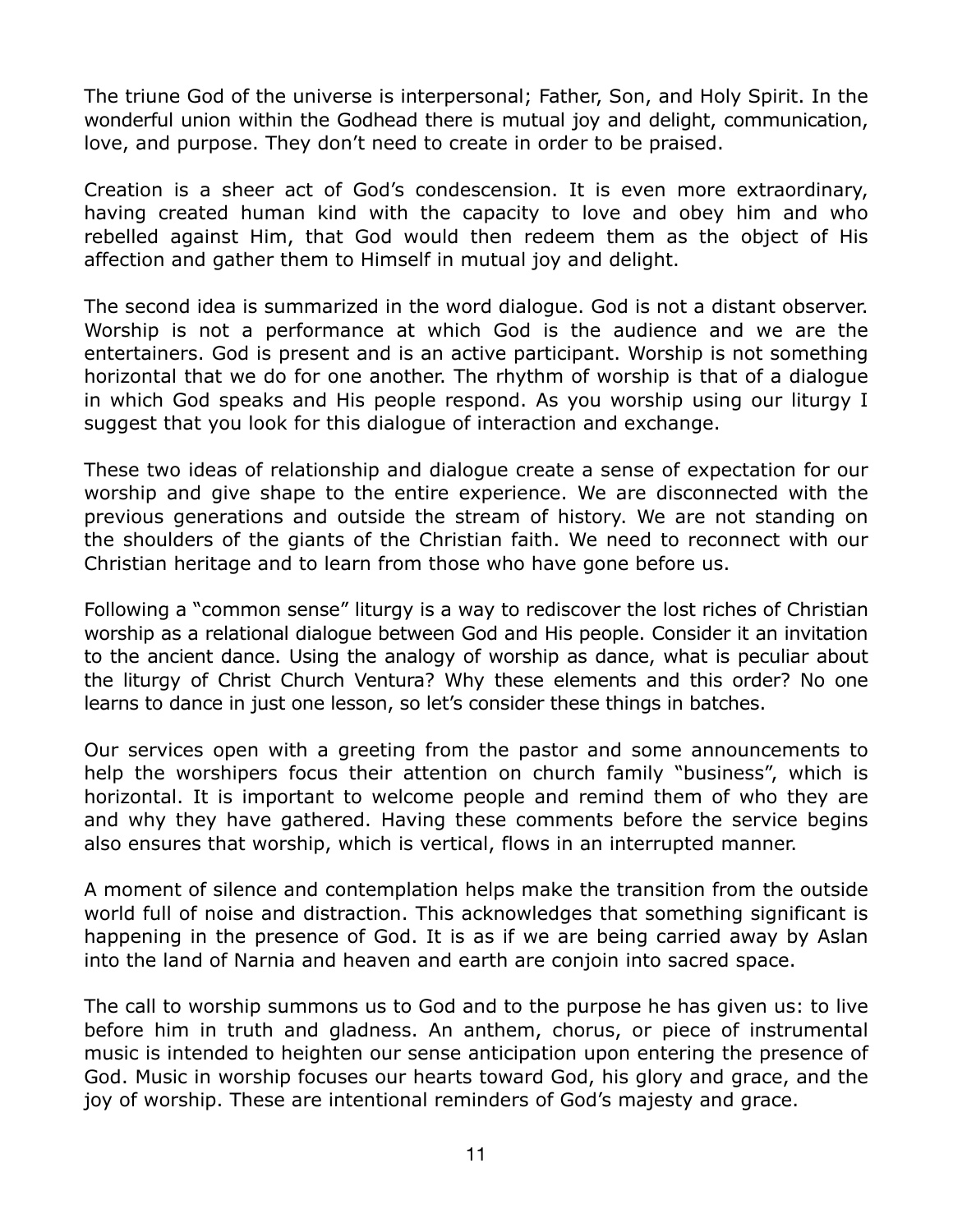An invitation is then given to praise God, to which the congregation joins their voice in expectant response. We sing as a heavenly choir ascribing blessing, glory, honor, and praise to the eternal and triune God.

The prayer of adoration is the first in the service and acknowledges who God is as Father, Son, and Holy Spirit, and our utter dependence upon him. We call on him to show us his mercy and to meet us with grace. This prayer follows a classic pattern: an address to God, acknowledgement of divine attributes, a petition, an application to our lives, and a final doxology praising Christ as the mediator of our prayers.

Now that we are gathered to God, our first act in his presence is to confess our allegiance to him using the historic creeds, confessions and catechisms of the Reformation. It is like the covenant renewal conducted at the highland of Shechem between Mt. Gerizim and Mt. Ebal after the conquest of the land. Just as Israel reaffirmed her commitment to the one true God in the midst of the nations, so we also as those who have been gathered from the peoples of the earth, reaffirm our faith in God who has redeemed us. This is a declaration of our allegiance—a covenant renewal in the likeness of Joshua 8:30-35.

God now speaks to His people often in a Psalm, reminiscent of its use in Old Testament worship or a biblical narrative, which highlights attributes of God. It reminds us that all of worship stands under the authority of Scripture. In keeping with the dialogue in worship the people respond in gratitude to God for his goodness. The music underscores the truth of the Word of God read, focuses on some aspect of its teaching, or directs our attention to the coming time of prayer. Sometimes this is simply an outpouring of praise and adoration, a time for reflection, a choral anthem, or a prayer sung on behalf of the people. Symbolically, it adorns the truth of God's Word with beauty.

God has spoken to us, we have responded in thanks, and now the dialogue continues as we speak to God, expressing our personal and corporate needs and praises. These prayers are intended to direct us in specific avenues of intercession. Again, it must be emphasized that God loves to hear and answer the prayers of his people. Petitions are presented singularly and then affirmed in unison. Worshipers are encouraged to pray both aloud and in silence. Once the flow of audible prayers has ceased, the congregation concludes by saying the Lord's Prayer together. This prayer is offered in confidence that the Lord Jesus will answer our prayers and teach us to pray, as he did his disciples.

Having approached God in dependence and prayer, we sing again, reflecting on the grace of God in the Gospel. The theme of the music directs our minds to the truth of God's Word that is about to be read and preached. In this respect, the great hymns of the faith are like sermons set to music. At other times these truths can be a simple expression of praise in choruses.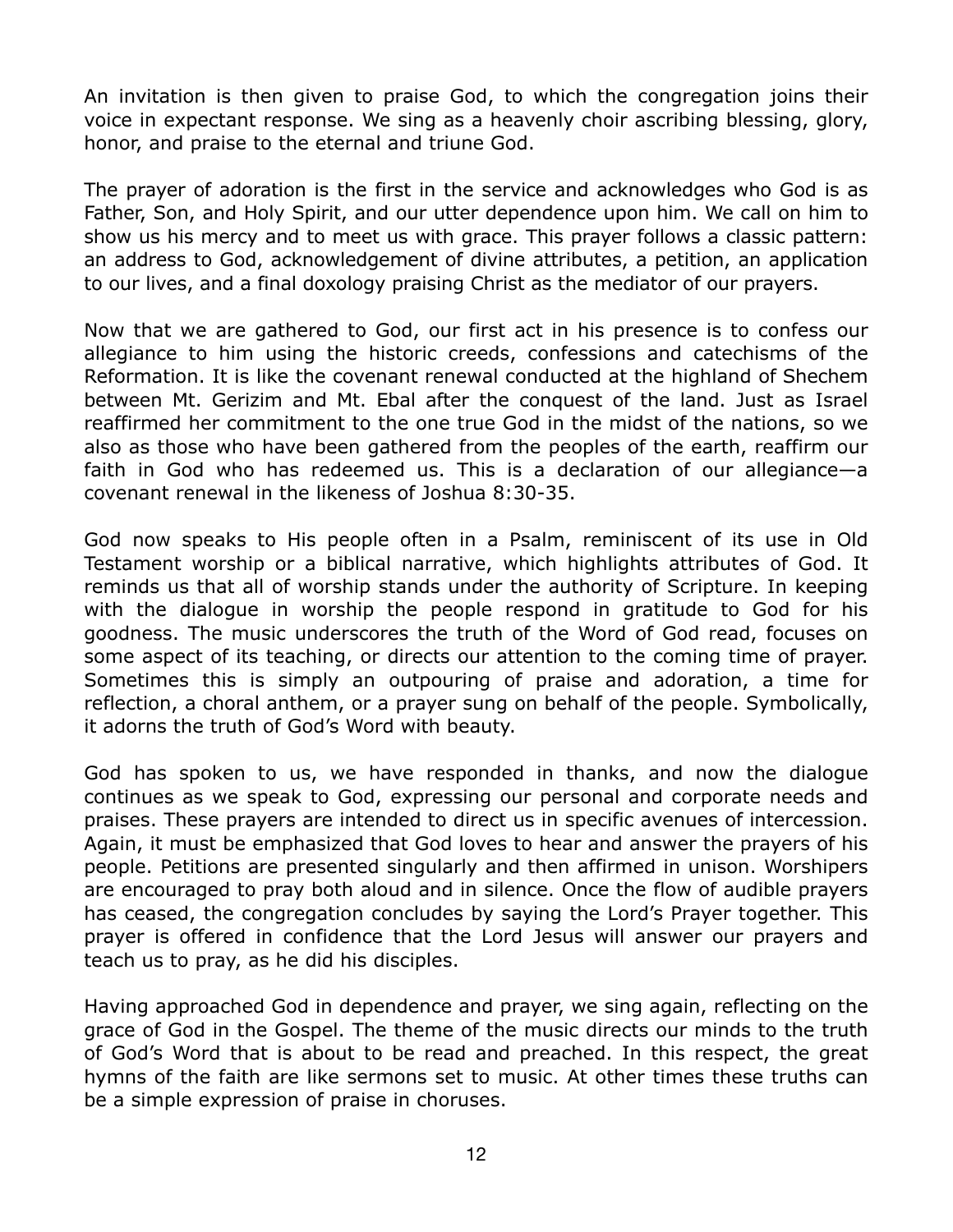God speaks again to His people. We stand in order to show particular honor attention, and reverence for God and his Word. The biblical warrant for this comes from Nehemiah 8:1-8. When Ezra, the priest, read from the law, all the people stood to receive God's Word. We stand for a minute or two to hear our lessons read, but they stood all day long to listen.

A prayer of illumination precedes the sermon as a plea for God, the Holy Spirit, to do in our hearts what Jesus did among the disciples on the road to Emmaus. You will remember, **"**They said to each other, 'Did not our hearts burn within us while he talked to us on the road, while he opened to us the Scriptures?'" (Luke 24:32). This prayer is a request that what God has previously inspired He will now illumine and apply to believers.

This prayer follows the reading of God's Word and is arguably the most important prayer of the entire worship service. Because of the coldness of our hearts it is necessary for God, the Holy Spirit, to come and to anoint the reading and preaching of the Scriptures. If the Holy Spirit does not come to do this, then we might as well go home. At best the preaching will be information stored in our heads, which will only puff us up. We ask this prayer so that our eyes, ears, and hearts may be opened to embrace the truth of the gospel

We hear from God again in worship, when the Word is preached. This deserves a separate treatment from the other elements of worship. True preaching is the opening and applying of God's truth to our lives. This was how the prophets viewed preaching as well as the Reformers. The Puritans believed that God's Word preached was God's Word to you.

Preaching is one side of a dialog. First, it is a dialog between God and his people through an appointed messenger. The Word of God has a prophetic function to speak into the lives of God's people. Just as the Prophets spoke for God, the Word of God preached has this same prophetic function.

Second, preaching is also a dialog between the preacher and the people. On one hand, my preaching is shaped by the conversations and relationships among us during the week. On the other hand, my preaching is informed by my study of Scripture and prayer for those whom God has given me to shepherd.

Preaching is not merely about explaining what a text of Scripture means. That is a point of departure for the greater thing of applying God's Word to the particular needs and concerns of a congregation and community. We don't need preaching primarily because we are ignorant, but because we are sinful. Application is rooted in Scripture and preaching is not merely a Bible study.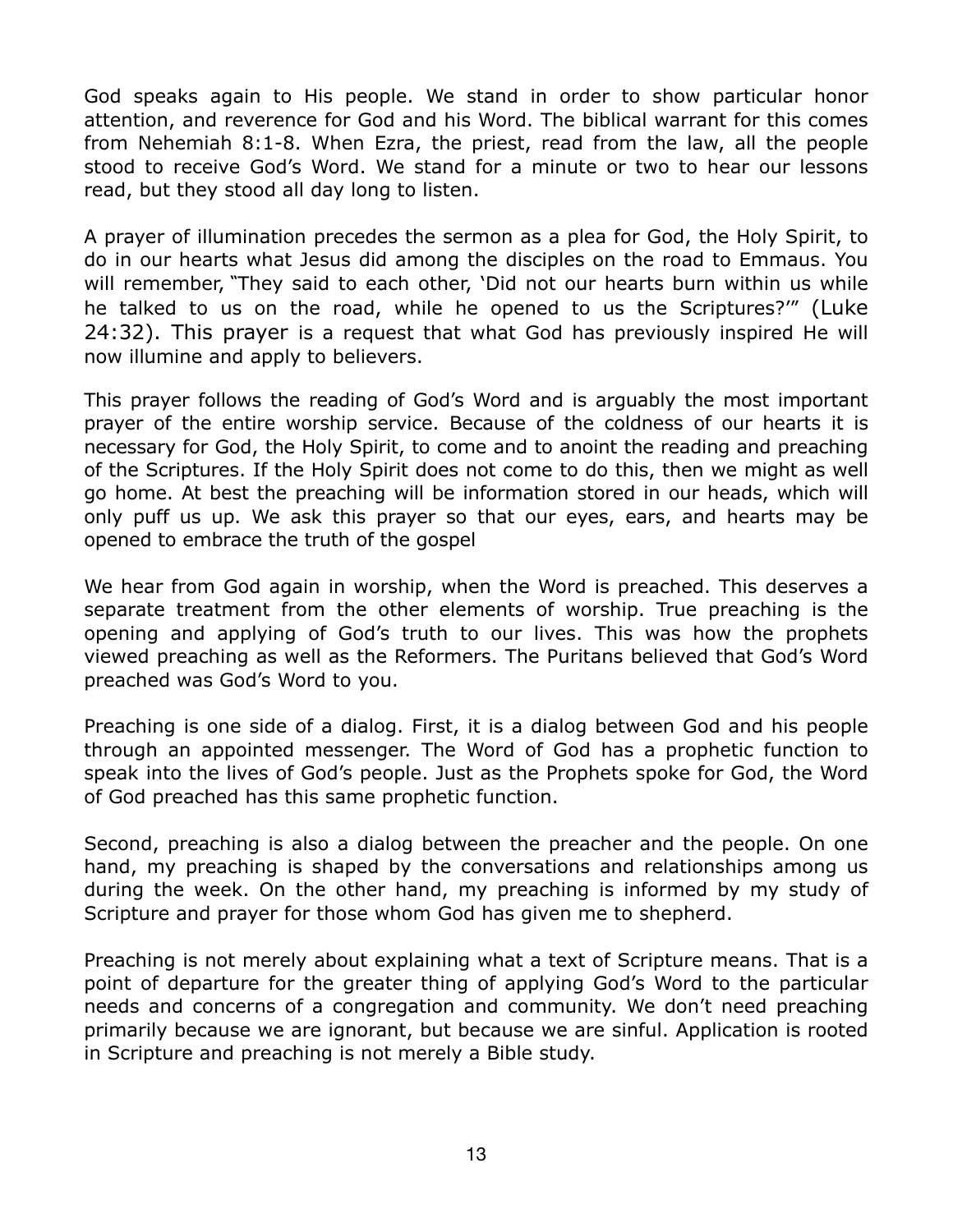Shepherds have to be among the sheep in order to know where they are hurting and to apply the gospel to their wounds. As a congregation gets larger, it becomes more difficult to do this. Conversations and relationships are what make preaching work. Pastors must be well acquainted with their people in order to be effective preachers.

And then there is mystery at work in preaching. How can one person presume to speak for God in the first place, and then speak to dozens of people? It is hard to explain, but we must acknowledge the unseen presence of God in all this. The pastoral prayer, which follows the sermon, asks God to seal to the hearts of his people the truth they have heard. It is a prayer that God will shape the lives of his people and move them to obedience. The Holy Spirit works remarkable and surprising things in the context of worship and through the ministry of the Word of God as it is read and preached. That is the only way I know to account for what happens in people lives in the context of worship.

The act of worship is a symbol of our response to the grace of God. All that we are and all that we have belong to him and we freely give because we have so freely received. Why do we receive offerings in worship? In both the Old and New Testaments, offerings were received from the people of God as they assembled for worship (1 Cor. 16:2). These offerings were given to support the work of the ministry and we do the same in our day.

As we sing a doxology of common thanks, we offer these "words of glory" to the triune God by our praise of him as Father, Son, and Holy Spirit. Our prayer of dedication which follows sets apart our offering before God asking that he would be pleased to use our gifts and our lives for the cause of Christ's kingdom and glory.

Our common doxology opens another vista of thanksgiving in preparation for the Sacrament of the Lord's Supper. The confession of sin and assurance of pardon reminds us of who we are and what we need. Here we place ourselves in the proper attitude by saying what is true, namely, that we have in fact sinned in thought, word, and deed, and that we need God's forgiveness. What a relief to unburden ourselves before our gracious God!

The announcement of our pardon declares that we, being repentant, are forgiven by God for Christ's sake and on the basis of His merits alone. Again, this is a reminder to God's people that he loves, forgives, hears and responds to them. Jesus prays for us as our advocate in heaven, who ever lives to make intercession for us.

This comes as a word of encouragement as if God is in effect saying, "I have heard you and I am indeed your God and Father and you must never forget that." Typically, When given in the context of a corporate confession, this word will include a reminder from Scripture regarding the forgiveness of our sins. This assurance of pardon launches us once again into praise and thanksgiving.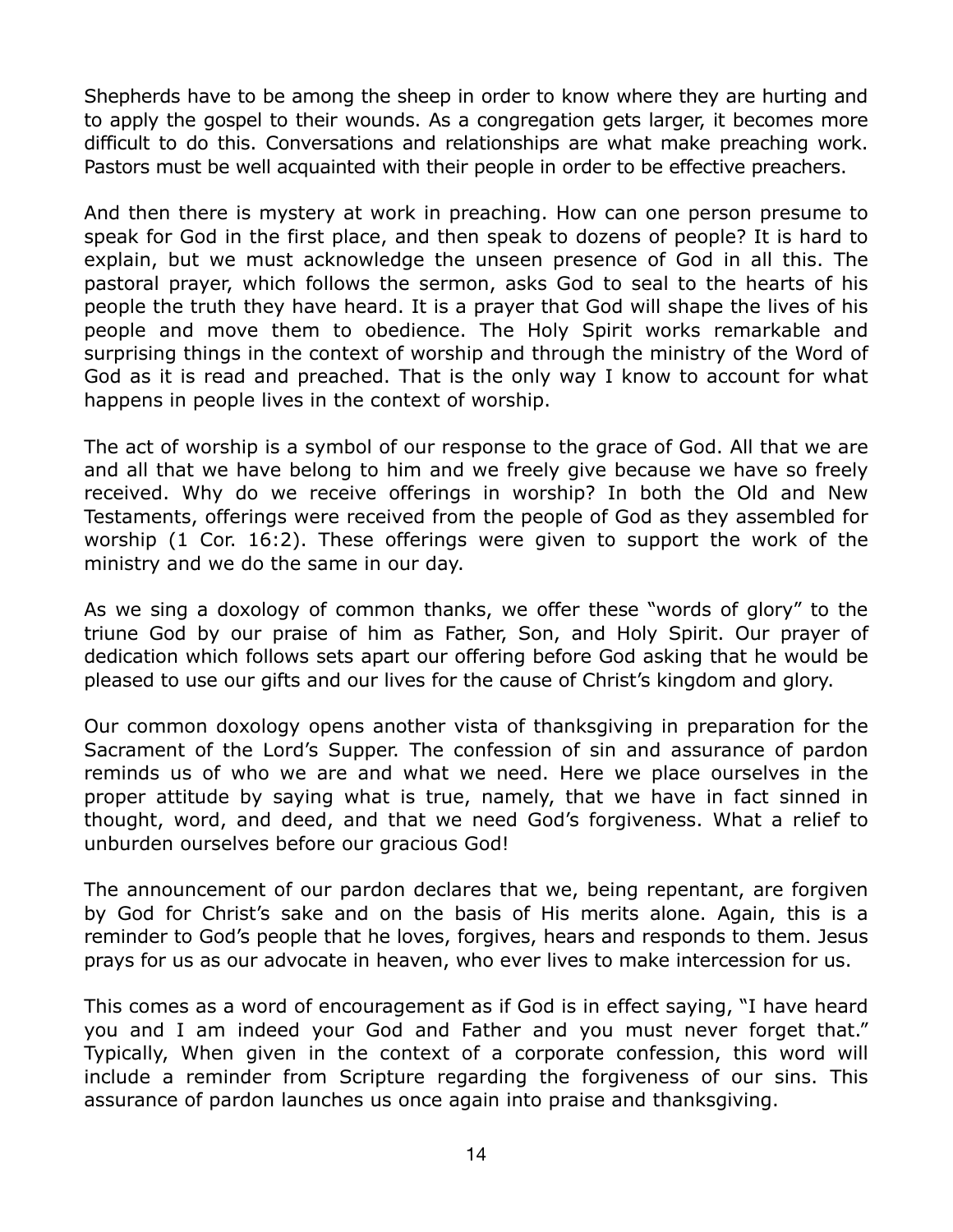The Lord's Table having been set for the communion supper, begins with a focus of gratitude on the redemptive work of Christ in his life, death, resurrection, ascension, and heavenly intercession. The Sanctus is a song of the angels to which we join our voices in ascribing glory to God. The text comes from Isaiah 6:3 and Rev. 4:8. In keeping with the assurance of pardon, the Sanctus directs our devotion and reflection upon the holiness of God.

In final preparation for the Lord's Supper, we join in a prayer of consecration asking that God would meet with us at his table, and by the Holy Spirit, remind us of Christ's sufficient work, stir up faith in our hearts, set apart the elements from a common to a holy use, and mediate Christ's presence to us.

The words of institution come from the Apostle Paul's first letter to the Corinthians 11:23-26 and indicate that the Sacrament of the Lord's Supper is an ordinance established by Christ himself and clearly articulated in Holy Scripture. In our weekly celebration of this sacred meal, we acknowledge our unworthiness to come to the Lord's Table and our need for his mercy by offering together a prayer of humble approach.

We invite all those who profess faith in Christ, who have identified with Jesus in baptism, and who are committed to following him in a gospel proclaiming community to participate in the Lord's Supper. We state publicly that if these particular facts do not describe you, we respectfully ask you to refrain from participating in the sacrament.

The Agnus Dei is referenced in John 1:29, where Jesus is recognized as "the Lamb of God, who takes away the sin of the world." This anthem points to Christ who gave himself for the life of the world as the only sufficient sacrifice for sin, who was offered once and for all time for repentant sinners and who alone can atone for our sins and grant us true peace. The congregation is encouraged to reflect on the greatness of the gospel and to sing in praise and celebration of God's mercy as the sacrament is observed.

Having heard the Word and received the Sacrament, the service of worship draws to a close with a prayer of commitment. We offer thanks to God for what he has done for us in these holy mysteries and ask him for strength to go out into the world to do his will. Then comes the benediction, through which God pronounces his blessing upon his people and reassures them that he will be with them all their days. The term "benediction" comes from two Latin words, bene (good) and dictum (speech) and simple means "good word".

When God told Moses to bless the people, He said to do it in this way, "The Lord bless you and keep you; The Lord make his face to shine upon you and be gracious to you; the Lord lift up the light of his countenance upon you and give you peace". (Numbers 6:24-25)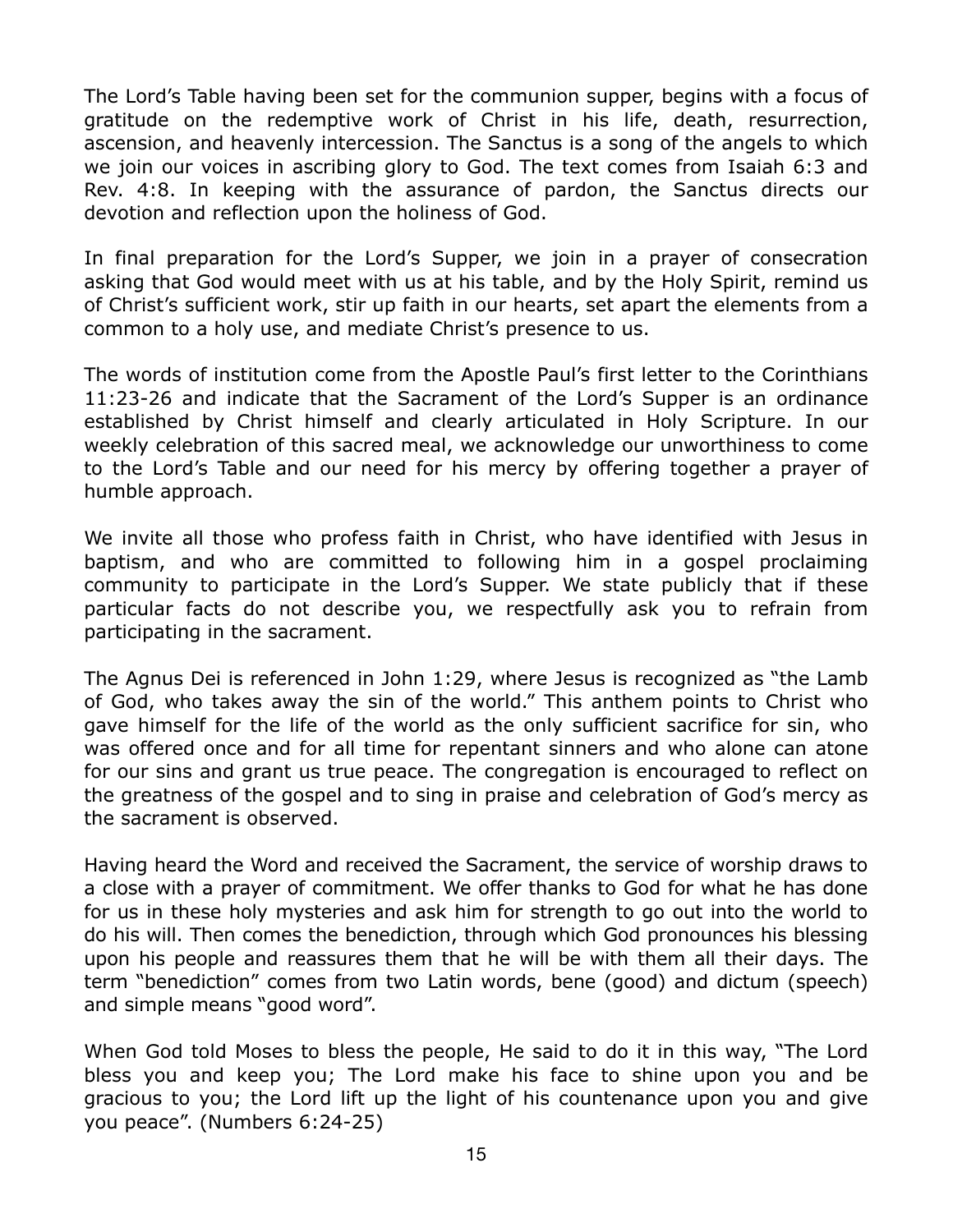This benediction is remarkable because you know from your Old Testament reading that that the face of the Lord was a frightening thing. When the voice of God was heard and the face of God was seen, it was crushing. This was true of the Israelites with Moses at Mount Sinai (Exodus 19; Hebrews 12:18-24), as well as in the terror of Samson's parents. (Judges 13:2-23)

Again, it is God who speaks this word. We use this benediction a lot in worship and I never tire of it. It reminds us of God's presence. This is the "beautific vision" of what awaits us in glory when we will see God face to face and be unashamed because of the work of Christ (Isaiah 25:6-9; 1 John 3:2; Rev. 12:15-17).

As we go from the sanctuary, we leave in peace knowing that His favor is upon us and we go into the world with the praise of Christ on our lips, to serve Him and point others to His grace. The music of joy and hope is played to encourage us as we go into the world to be Christ's servants and witnesses.

This is the basic rhythm of our corporate worship service. We want to worship corporately and not merely individually. While there is no systematic treatment of corporate worship in the Bible, there is a distinctive people of God worshipping corporately in both the Old and New Testaments. The New Testament church gathered on the Lord's Day for worship and to celebrate the resurrection of Christ. The Book of Revelation provides windows into the glory of the worship, which fuel the desire to join the communion of saints.

We know theologically and experientially that we were made for community. While worship is primarily a vertical thing, there is, within the community of God's people gathered, the means God employs to shape and assist His people. The Psalms are filled with references to God's assembly and God is present in the midst of that assembly. This is not to negate His presence when we are alone, but there is something qualitatively different about corporate gatherings for worship. God promises to inhabit the praises of His people.

The image of a fire with only one log burning comes to mind. That one log will soon go out if left to burn alone. Place another log beside the one and they will both burn better and longer. The biblical practice of the people of God was a robust corporate worship and so should ours be. Isolation is not a good thing for us. Lone Ranger Christianity is a bad idea.

When we receive the sacraments of the Baptism and the Lord's Supper we practice them "covenantally". For instance, we encourage families to come forward with their children for communion because this is a covenantal meal. We pray for children before they are born and after they are born. We pray for families because that is what it means to be covenantal. When we call a covenant meal, we believe the whole family needs to be there. You don't leave your children out in the garage at dinner time. No, you bring them to the table. The Lord's supper is a family meal.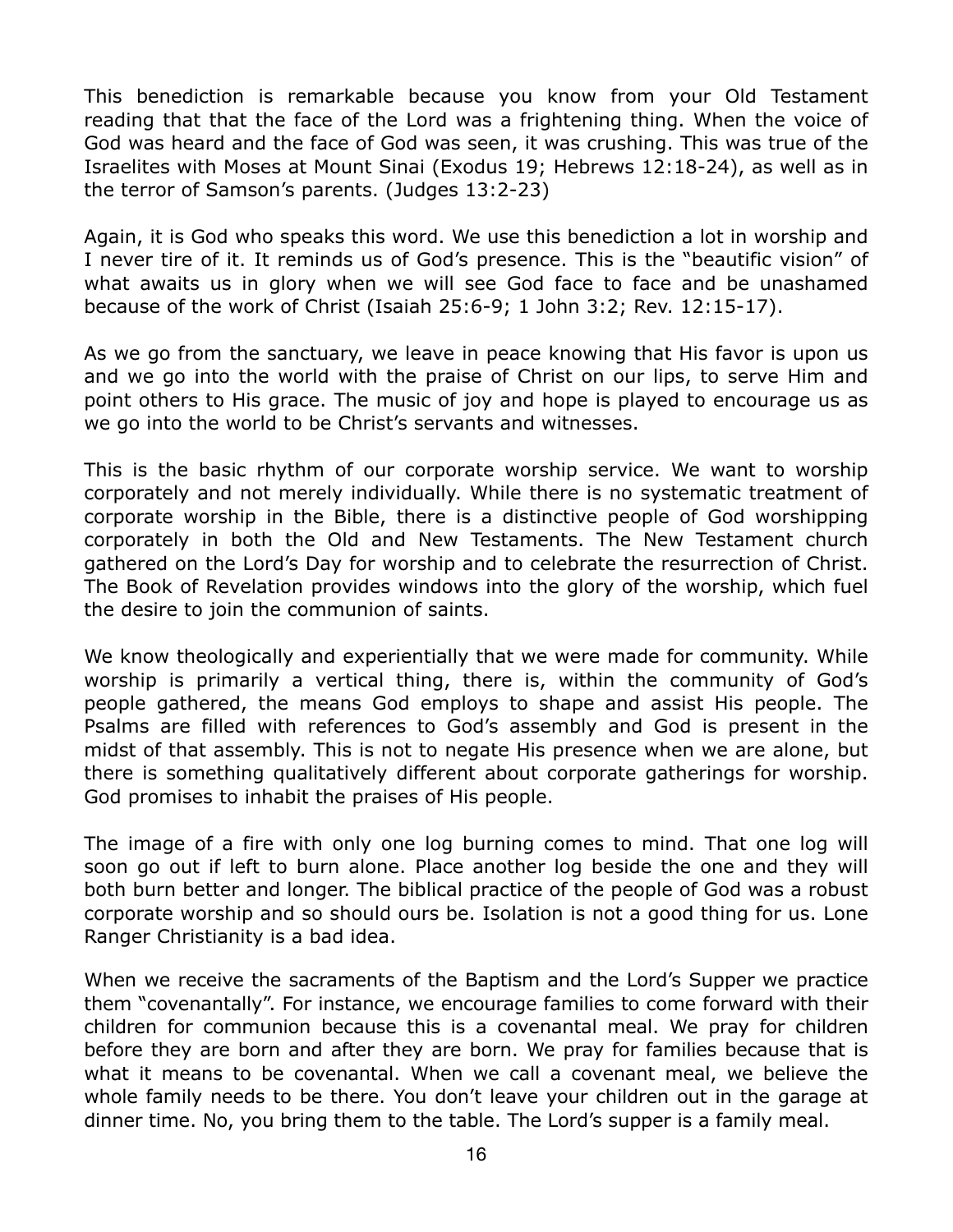Those children who have not made a credible profession of faith before our pastor and elders, are still invited and need to come. They are not second class citizens, but are members of the covenant community by virtue of their parent's faith. They may not have confessed faith in Christ yet, but they are members nonetheless. We have them come with their families, so we can pray for them. We trust God will use these parents to raise these children in such a way that they themselves will come to trust Christ.

The sacrament of Communion, or the Lord's Supper, is a means of grace for the people of God. All who have trusted in Christ alone for salvation, have identified with Jesus in baptism, and are committed to following him in a Gospel proclaiming community are encouraged to participate. We come to this table because Christ is the Host and has invited us to come. We come to it with great joy because in doing so we affirm that we are redeemed sinners.

Our sin is great and is not to be minimized. Yet our Savior is greater and delights to minister his grace in this covenant meal that the joy of salvation may be enjoyed. The pastor serves the congregation at the front of the meeting place as they come forward. The people are to receive the elements of bread and wine with gratitude and humility before God, acknowledging that we are under His authority and direction. Some congregations kneel as an appropriate posture to receive the sacrament.

Because of the busyness of common life, we have found our weekly communion services to be times of special and profound ministry. Communion is the covenant meal in which the covenant community (believing parents and their children) celebrates its redemption and eats together with its covenant redeemer anticipating the fulfillment of His promises.

Parents are encouraged to come with their covenant children so that the pastor and elders may pray with and for them and their salvation. The sick, discouraged and needy are prayed for as well. What makes this time so tender is the personal attention given to each one who comes.

If you are not a Christian and therefore not in a position to receive communion, you are welcome to come forward and ask the pastor to pray for you, any needs you have, and for your salvation. This manner of serving may be different to you but we encourage your participation and trust that you will enjoy its benefits.

Baptisms in our church are not rituals added to the service, but become the centerpiece around which we will build the prayers, readings and exhortations. When children baptized, the pastor walks the child into the midst of the congregation and calls on them to vow their help to these parents and children in the life to which God has called them. This act reinforces the covenantal bond of the sacrament and dramatizes the multi-generational nature of the church. Scripture teaches that children of believing parents are members of the covenant community. We baptize them trusting that everything symbolized in the sacrament is or will become a reality in their lives.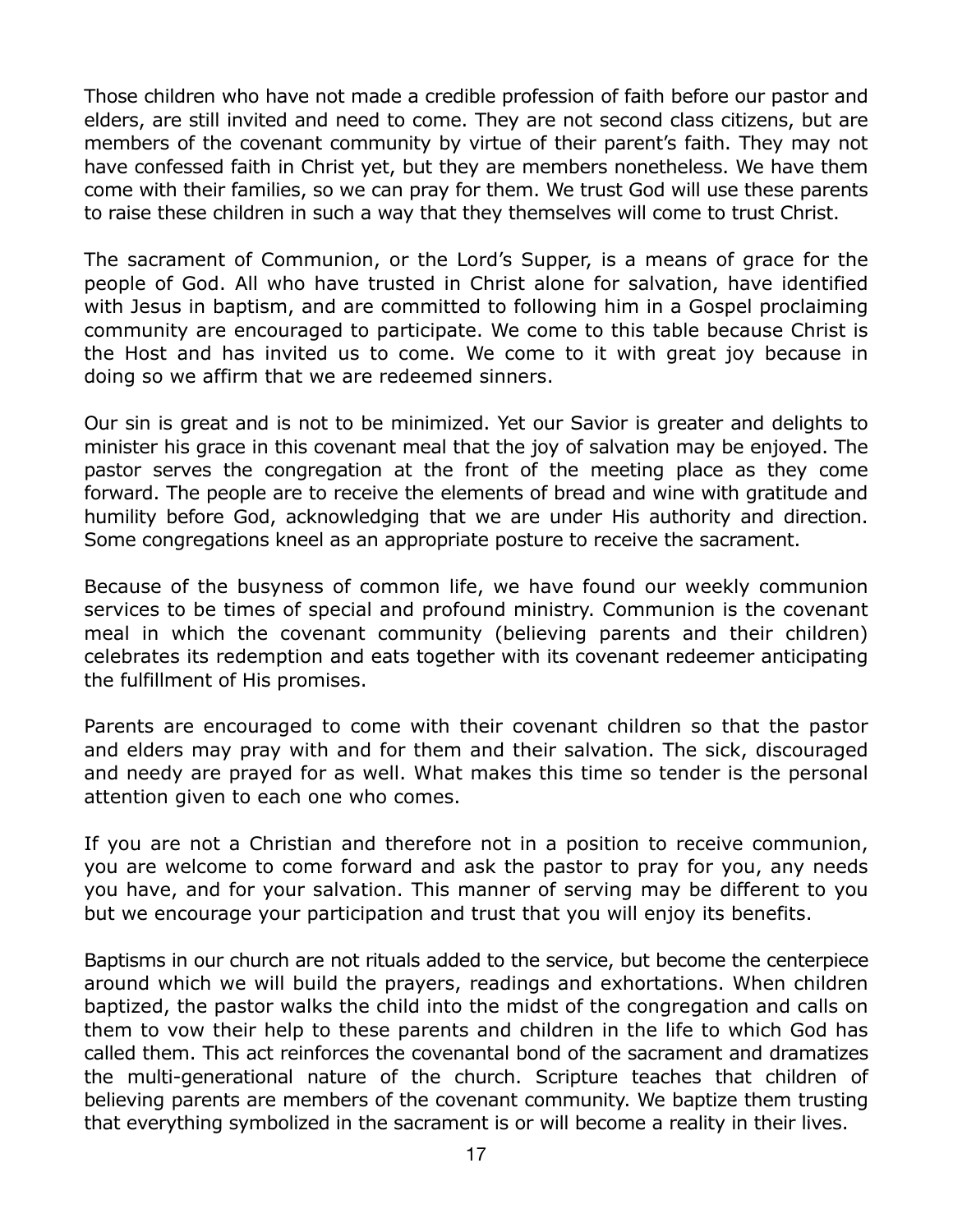Services, which include infant baptisms, are celebrations as well as times for sober reflection. Parents make vows before God promising to raise their children in the nurture and admonition of Christ. Congregation members promise to assist the parents in that task. The liturgy for the service reflects the joy and seriousness of the occasion as prayers, Scripture readings, explanatory remarks and a hymn focus upon the sacrament.

The use of liturgical colors and vestments are new to many of you. Here are a few reasons for the use of these. First, worship is to engage all the senses, including our seeing as well as our hearing. Look at the example of the Old Testament tabernacle. The beauty of God was put on display by the things that were made. All of the diversity of color and the lavish expression of the architecture symbolized the God of beauty who stood behind it all.

When we walk into our place of worship, I want very much for us to be reminded of three things: God is great, God is beautiful, and God is near to His people. I want those things to mark the place in which we meet for worship. The colors are just one little expression of that.

Second, the Old Testament people viewed time differently and although their calendar was structured around significant agricultural times, those seasons of the year had redemptive significance imported into them. Passover was in the spring time of planting. Pentecost was the time of the initial harvest, the first fruits of what was to come later. The feast of Tabernacles was the last feast in celebration of the final harvest. These feasts had agricultural moorings, but each of these seasons of the year also had redemptive significance. In this way, the people were conditioned to think redemptively about time and not merely agriculturally.

Third, we observe the church year in remembrance of the life of Christ. The Christian calendar basically follows the person and work of Christ from Advent to Easter to Pentecost—His incarnation, His life and ministry, His passion, His resurrection and ascension, and His extending His kingdom, which begins after the season of Pentecost. We do this because we need to think differently about time. In January, I want to be thinking about Epiphany rather than the Super Bowl. In July, rather than thinking about parades and Independence Day, we think first about the extension of Christ's kingdom.

The church calendar is there to shape our thinking about time. Time is different for believers. It is the stage upon which God acts out His redemptive purpose. The liturgical colors correspond and give expression to these various seasons of the Christian year and reinforce this way of thinking. They are called paraments and change periodically in order to create visual associations with the different aspects of the life of Christ. Liturgical colors have the instructive purpose of pointing us to the work of Christ and the great acts of redemptive history. The four most commonly used colors are as follows.